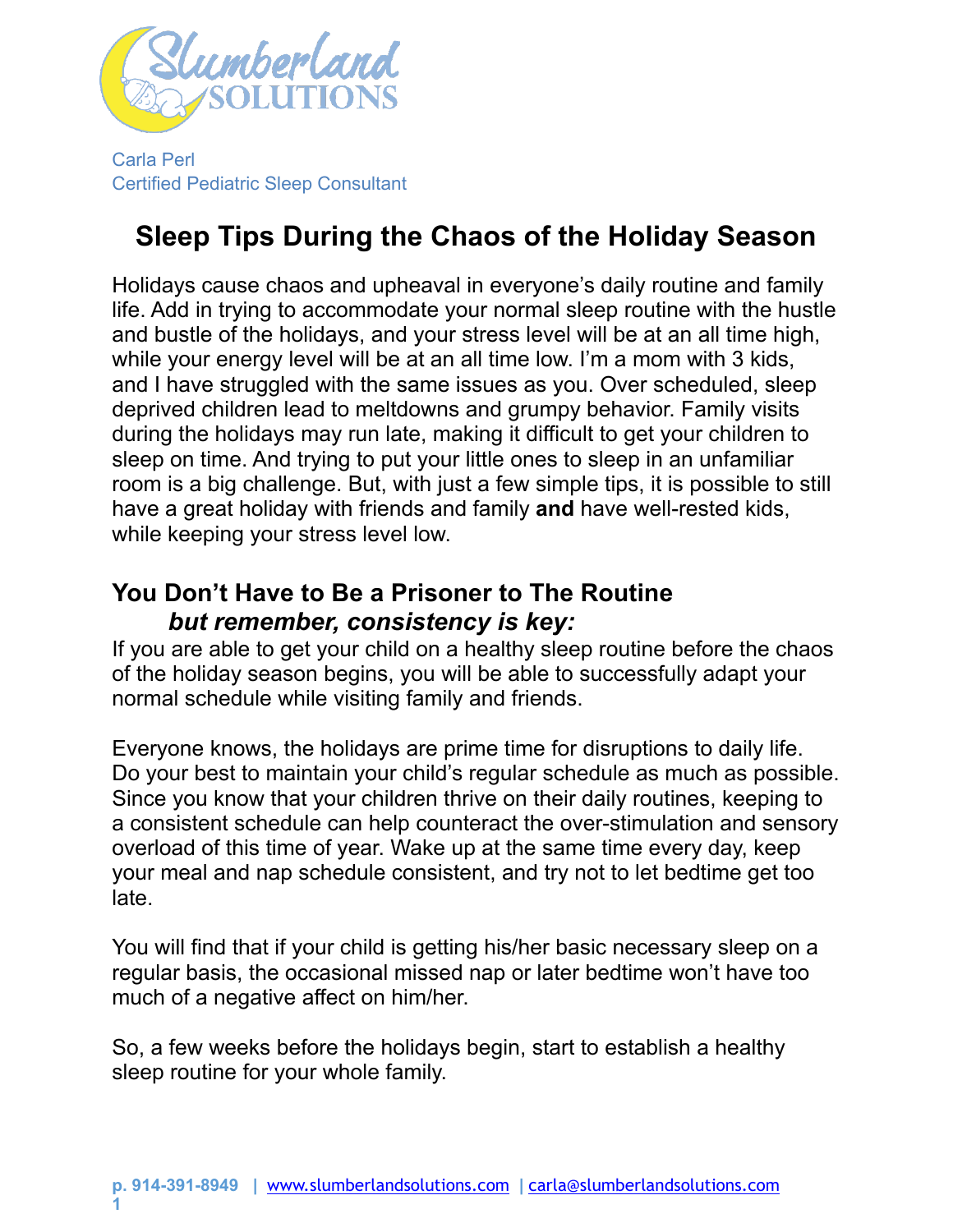*Tip! Hold off on sleep training if you haven't started yet. Because consistency is so important with any sleep plan, it's best to start this process after the holidays. Once things have settled down and you're back at home, you can get started on your healthy sleep routine.* 

# **Bring Their Sleep Environment To-Go**

When planning a trip or even just an afternoon out, packing the comforts of home will help your child settle more easily in an unfamiliar location, whether it is during nap time or overnight. If you can, pack a few reminders from their room, such as their white noise machine\*, crib sheet, and their favorite lovey. *(\*If space is an issue, you can download the White Noise app on your phone and use that instead of packing the actual machine).* 

These reminders of home will make the transition to their new sleep space less stressful, and will help your child settle down more easily for naps and bedtime and let you keep to your daily routine.

*Tip! Practice your bedtime routine wherever you are and whenever you can. Doing the same routine every time you put your child down for a nap and to bed, will help prepare your child for sleep, no matter where you are.*

## **Respect Your Child's Need for Quiet Space and Sleep** *Keep things simple with your baby and toddler*

Have fun but don't overdo it. You don't have to go to every holiday party and gift exchange. It's perfectly ok to decline some invitations, especially if you have been running at full steam for a while. Young children can easily get overwhelmed and overtired with too many activities, causing night wakings and short naps. It's important to plan for some "down time" whether you're visiting relatives, traveling, or even just staying home. This will lead to longer, deeper and more restorative sleep and happy children.

 But, when you do go on an adventure, be sure to pack your essentials (see above) and remember, **naptime is naptime wherever you are.**  It is important to respect your child's need to sleep; try not to skip naps and keep bedtime as close to normal as possible. If you can schedule visits and events around naptime, and try to get your family to bed on time, **you** will be much happier **and** less stressed.